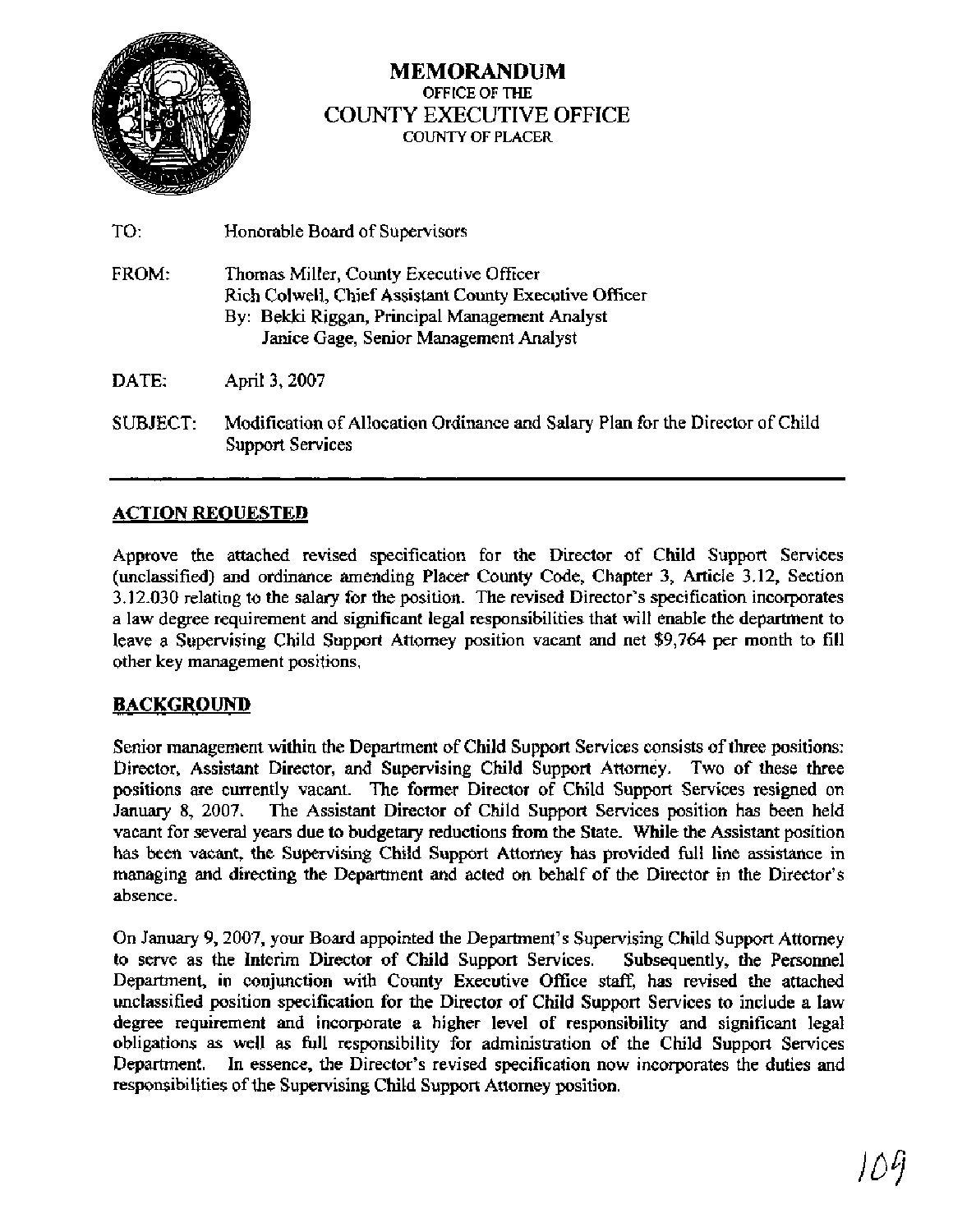Page 2 of 2

In consideration of the additional responsibilities and required law degree, the revised Director's classification salary is recommended at Grade 664 (Range \$9,762-\$11,868 monthly) effective January 9, 2007. The recommended salary reflects a 5% increase over what the Supervising Child Support Attorney (now Interim Director) was earning at Grade 481 (Range \$9,294- \$11,298 monthly). It should be noted that the former Director's compensation was Grade 650 (Range \$8,495-\$10,324 monthly) or \$1,544 per month less than the proposed revised Director's salary grade. Again, the recommended salary increase is commensurate with the significant legal obligations and law degree that are now required of the Director in addition to the administration of the department.

#### **FISCAL IMPACT**

A projected net salary savings of \$9,764 represents the Director's salary grade increase (\$1,544 per month) offset by savings derived from leaving the Supervising Child Support Attorney vacant (\$1 1,298 per month). The anticipated savings of \$1 17,048 annually will be directed toward staffing reorganization, including filling key management positions which have been vacant. Contingent upon your Board's approval, the 2007-08 Proposed Budget will reflect staff recommendations. There is no impact to the General Fund.

Attachments: Child Support Services Salary Data Specification for Child Support Services Director Placer County Ordinance Department Organization Chart

TM:RC/BR:JRG

**T:\CEO\Health** & **Justice Team\Child Support Services\CSS Perso~el\.07 CSS Memo.doc**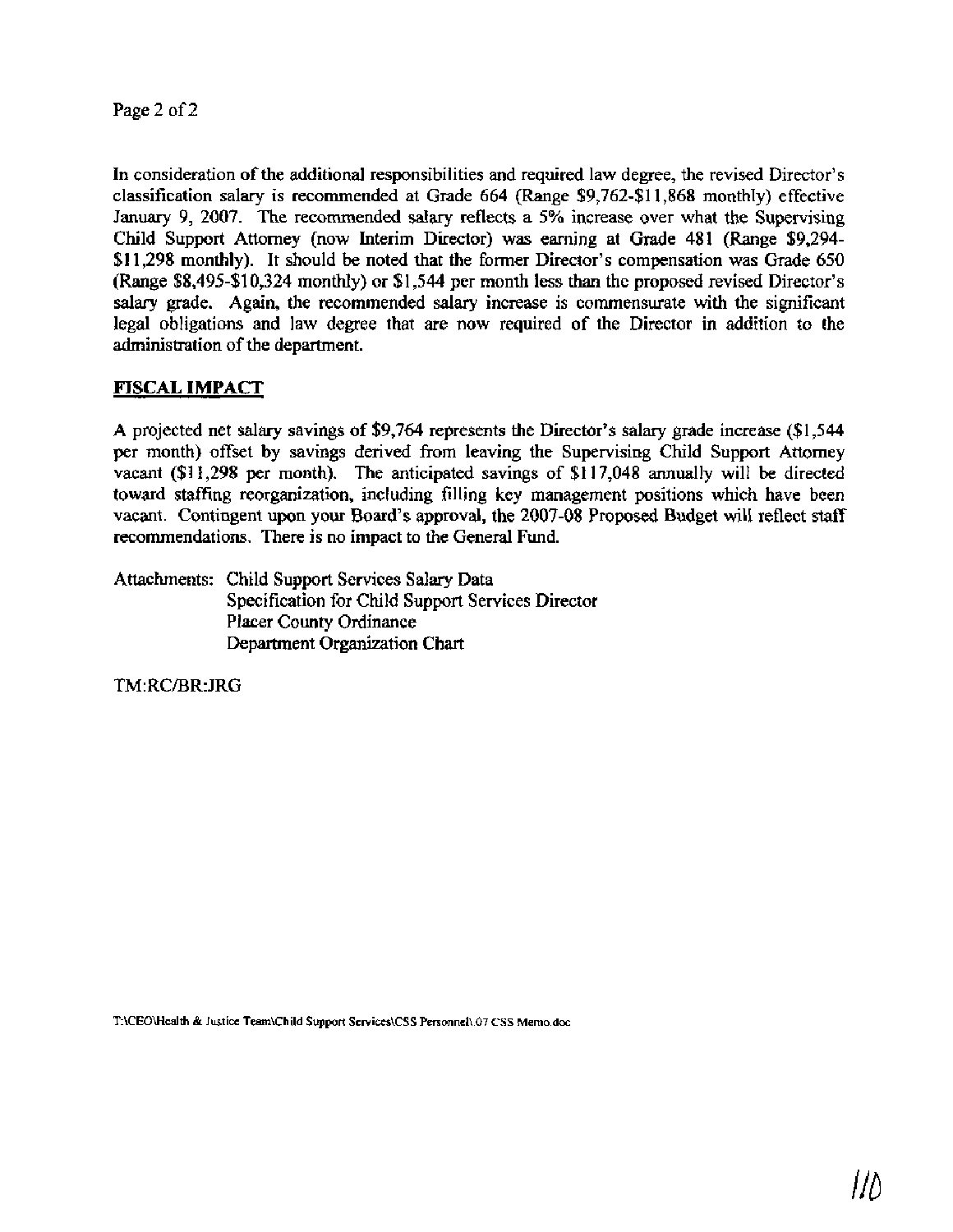| <b>Child Support Services Departme</b>                                                           | ent Salary Data                      |                                          |                           |                                                                    |
|--------------------------------------------------------------------------------------------------|--------------------------------------|------------------------------------------|---------------------------|--------------------------------------------------------------------|
| Position/Classification                                                                          | Pre-Reorganization'<br>Monthly Costs | Monthly Costs after<br>Reorganization'   | Cost Increase?<br>Monthly | Offsetting Savings   Offsetting Savings<br>Cost Increase<br>Annual |
| a,<br>Director / Interim Director of Child Support Service<br>Supervising Child Support Attorney | \$11,298<br>\$10,324                 | Position will be left vacant<br>\$11,868 | \$1,544<br>\$11,298       | \$135,576<br>\$18,528                                              |
| <b>Totals</b>                                                                                    | \$21,622                             | \$11,868                                 | またのや                      | \$117,048                                                          |
|                                                                                                  |                                      |                                          |                           |                                                                    |

Pased on Step 5 (maximum) monthly salary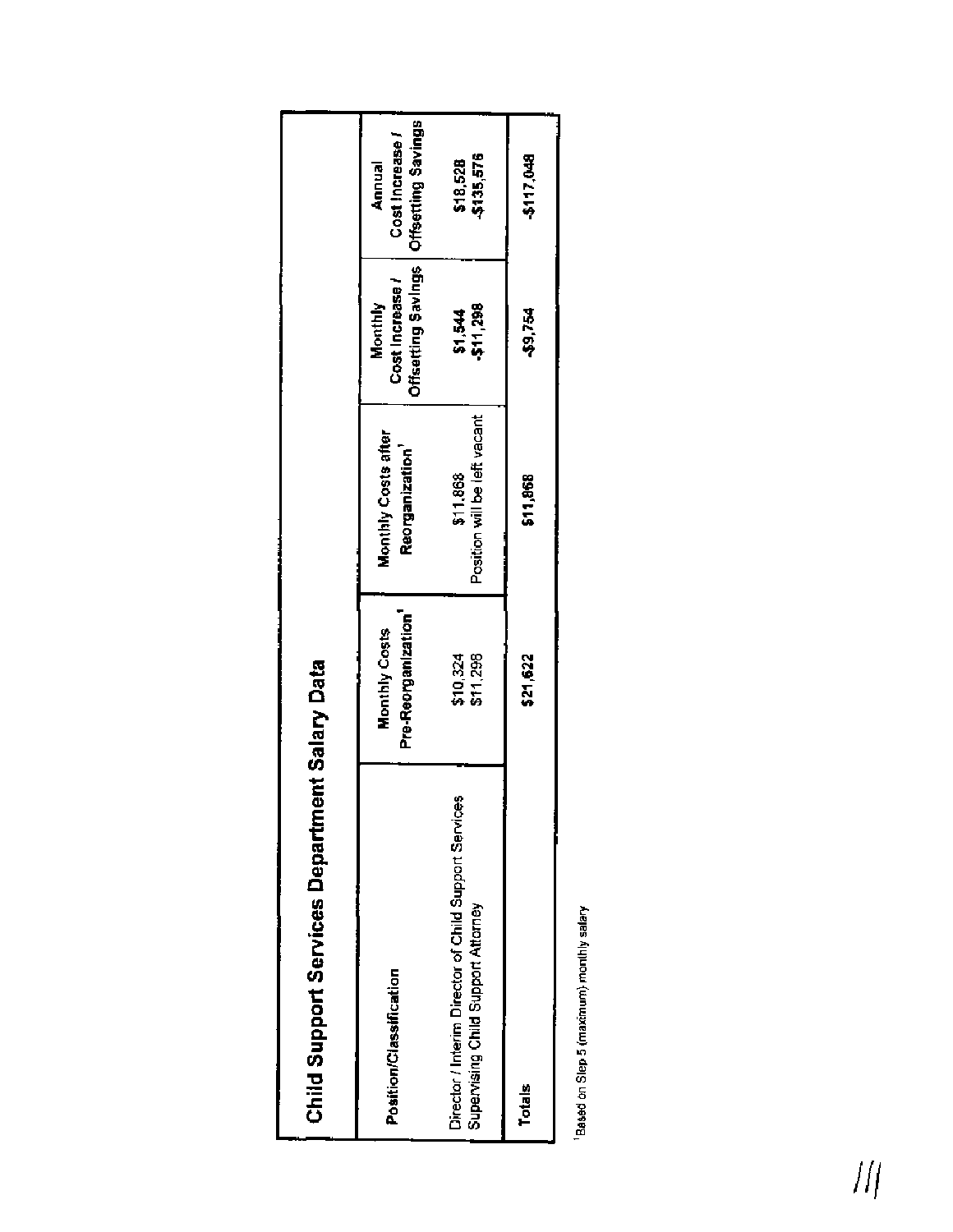## **DIRECTOR OF CHILD SUPPORT SERVICES (Unclassified)**

#### **DEFINITION**

To plan, organize, direct and review the activities and operations of the Department of Child Support Services including providing professional supervision to legal staff; to coordinate assigned activities with other departments and outside agencies; and to provide highly responsible and complex administrative support to the County Executive Officer.

#### **DISTINGUISHING CHARACTERISTICS**

The Director level recognizes classes with full responsibility for the administration of a County department.

### **SUPERVISION RECEIVED AND EXERCISED**

Receives policy direction from the County Executive Officer, Board of Supervisors, and California State Department of Child Support Services. Exercises direct supervision over professional, technical, and clerical personnel.

## **EXAMPLES OF ESSENTIAL DUTIES** - **Duties may include, but are not limited to, the following:**

Develop, plan and implement Department goals and objectives; recommend and administer policies and procedures.

Coordinate Department activities with those of other departments and outside agencies and organizations; provide staff assistance to the County Executive Officer and Board of Supervisors.

Direct, oversee and participate in the development of the Department's work plan; assign work activities, projects and programs; monitor work flow; review and evaluate work products, methods and procedures.

Supervise and participate in the development and administration of the Department budget; direct the forecast of funds needed for staffing, equipment, materials and supplies; monitor and approve expenditures; implement mid-year adjustments. Select, train, motivate and evaluate personnel; provide or coordinate staff training; conduct performance evaluations; implement discipline procedures; maintain discipline and high standards necessary for the efficient and professional operation of the Department.

On an occasional basis, try cases in the Superior court; prepare trial briefs; check questions of law; **draft** jury instructions; present opening statement; interrogate and crossexamine witnesses as needed; argue points of law; make final arguments and summations.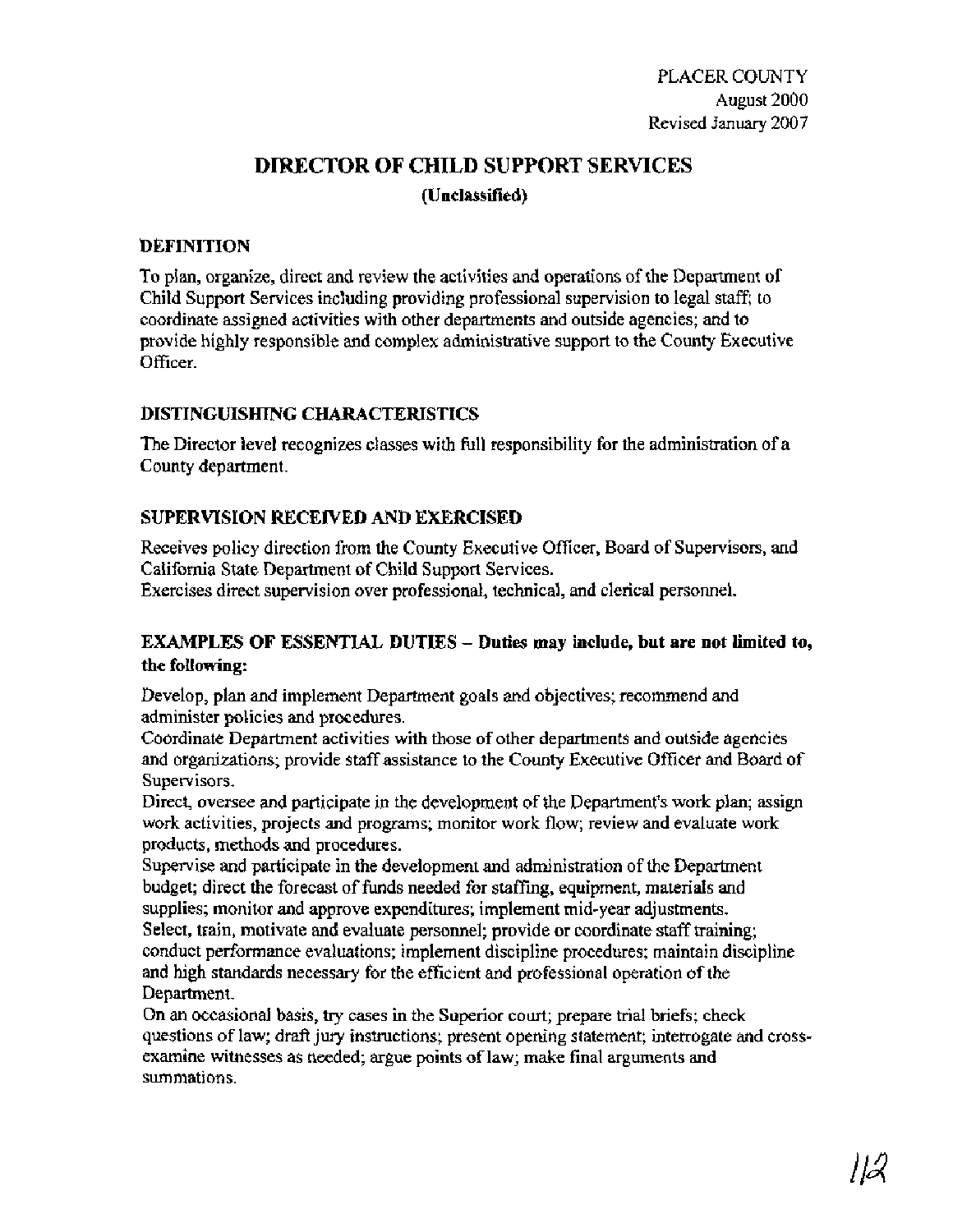Consult and cooperate with the State Department of Child Support Services, County Department managers, advocacy groups on all aspects of child support services, community outreach; discuss problems, develop alternatives and strategies for dealing with those problems; assist in implementation of solutions, **as** necessary.

Advise members of the public and of local law enforcement agencies of legal procedures pertaining to Child Support Services.

Represent the Department to outside agencies and organizations; participate in outside community and professional groups and committees; provide legal technical assistance as necessary.

Research and prepare legal technical and administrative reports and studies; prepare written correspondence as necessary.

Build and maintain positive working relationships with the State Department of Child Support Services, co-workers, other County employees and the public using principles of good customer service.

Perform related duties as assigned.

## MINIMUM **QUALIFICATIONS**

### **Knowledge of:**

- Principles and practices of leadership, motivation, team building and conflict resolution preferably in a child support program.
- Pertinent local, State and Federal laws, rules and regulations.
- Organizational and management practices as applied to the analysis and evaluation of programs, policies **and** operational needs.
- Principles and practices of organization, administration and personnel management.
- Principles and practices of budget preparation and administration.
- Principles of supervision, training and performance evaluation.
- Managing automation efforts including the direction of systems development, maintenance, operational efforts and hardware and software inventory.

## **Ability to:**

- Plan, direct and control **the** administration and operations of the Child Support Services Department.
- On a continuous basis, analyze budget and technical reports; interpret and evaluate staff reports; know laws, regulations **and** codes; observe performance and evaluate staff; problem solve Department related issues; remember various rules; and explain and interpret policy.
- On a continuous basis, sit at desk and in meetings for long periods of time. Intermittently twist to reach equipment surrounding desk; perform simple grasping and fine manipulation; use telephone and communicate through written means.
- Develop and implement Department policies and procedures.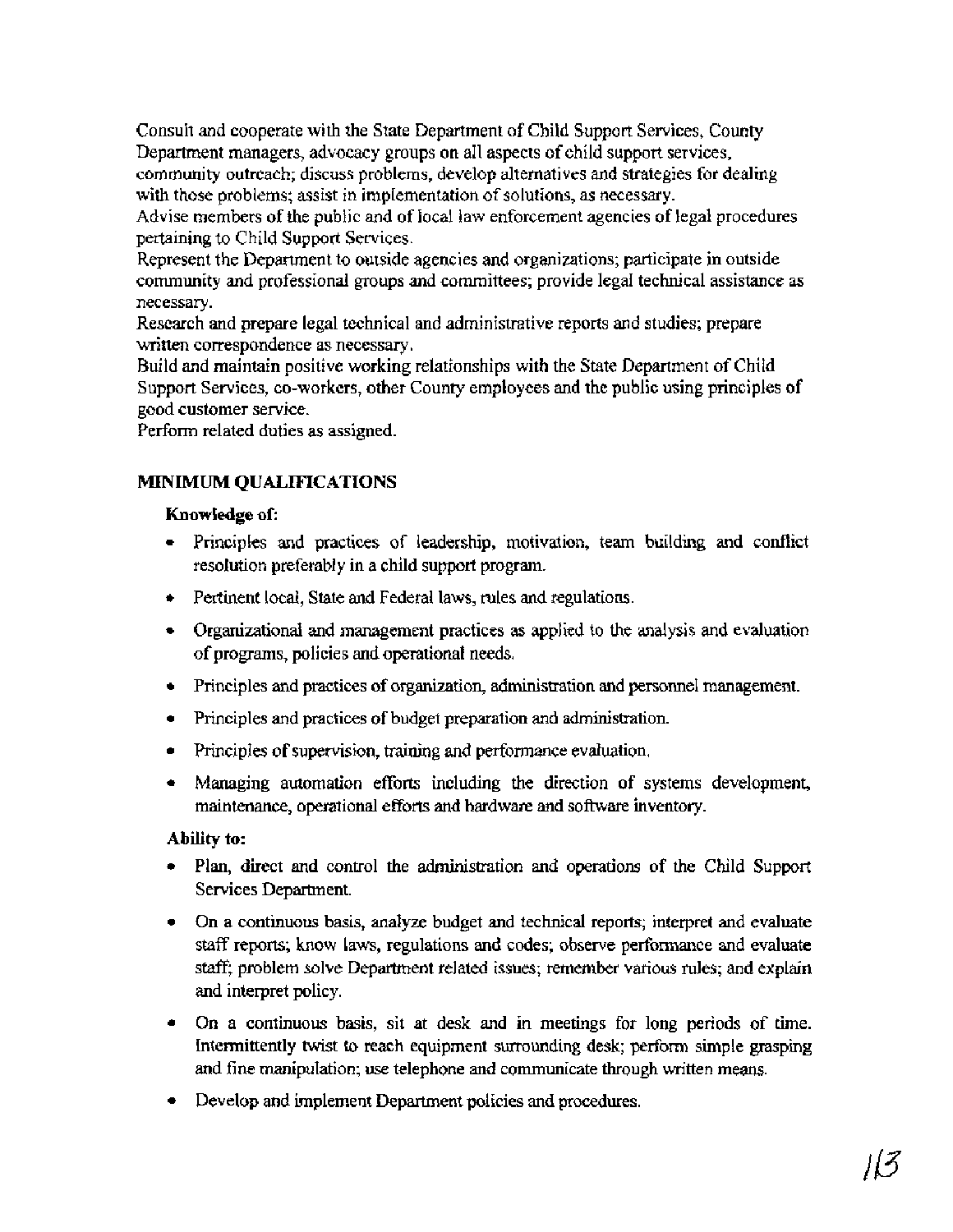- Analyze and implement program mandates.
- Gain cooperation through discussion and persuasion.
- Successfully develop, control and administer Departmental budget and expenditures.
- Analyze problems, identify alternative solutions, project consequences of proposed actions and implement recommendations in support of goals.
- Interpret and apply County policies, procedures, rules and regulations.
- Communicate clearly and concisely, both orally **and** in writing.
- Supervise, **train** and evaluate assigned personnel.
- Establish and maintain effective working relationships with those contacted in the course of work including diverse interest groups including advocacy groups **and**  other governmental organizations.

#### **Experience and Training**

**Any** combination of experience and training that would provide the required knowledge and abilities is qualifying. **A** typical way to obtain the required knowledge and abilities would be:

#### **Experience:**

Five years of increasingly responsible experience in a public agency, including three years of administrative and management responsibility.

#### **Training:**

Equivalent to a Bachelor's degree fiom an accredited college or university with major course work in business or public administration, psychology/sociology, or related fields. Equivalent to a **Juris** Doctorate fiom an accredited law school.

#### **License or Certificate:**

Possession of, or ability to obtain, a valid driver's license. Proof of adequate vehicle insurance and medical clearance may also be Required.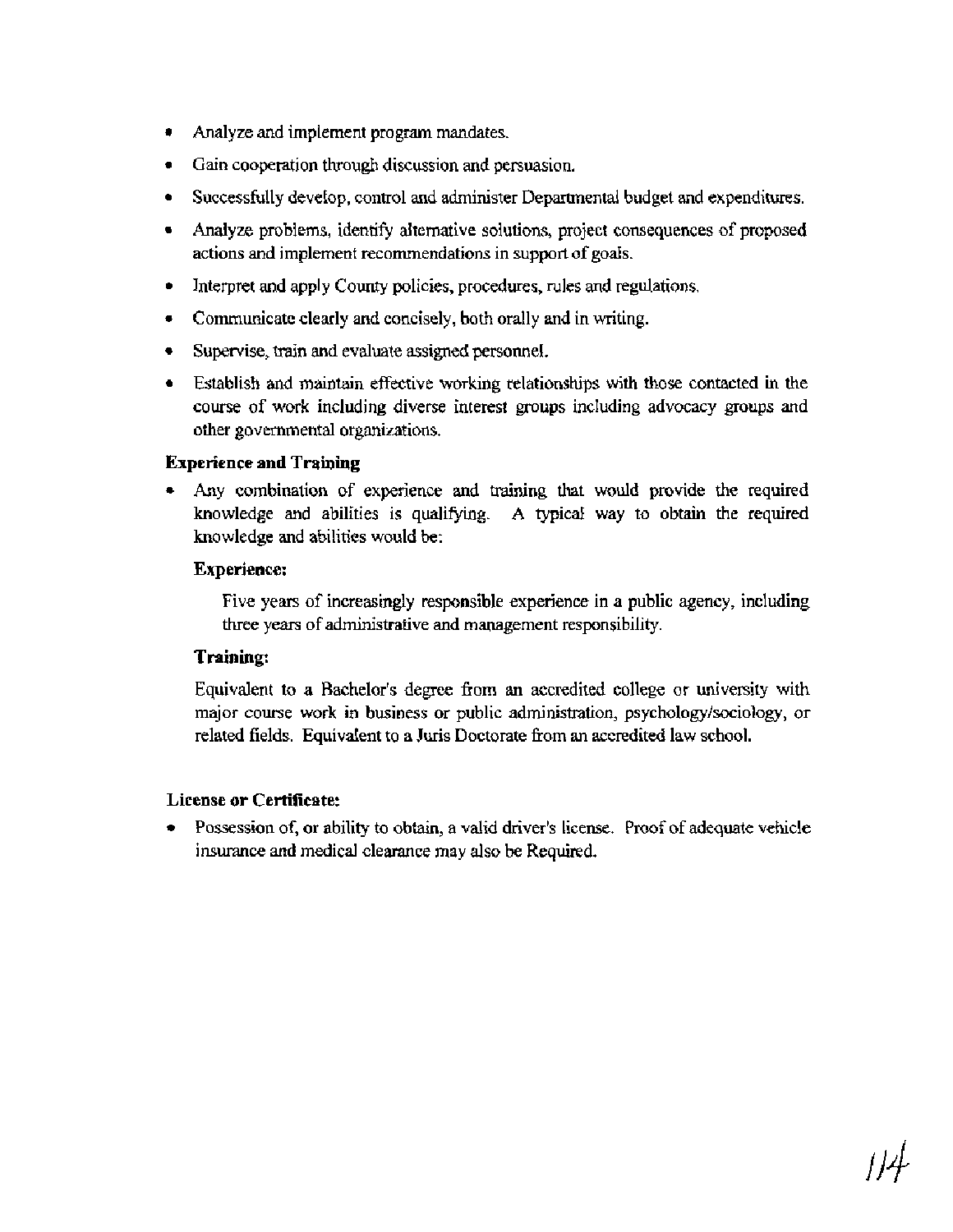# Before the Board Of Supervisors County of Placer, State of California

In the matter of: An ordinance amending Placer County Code, Chapter 3, Article 3.12, Section 3.12.030 relating to the salary for the Director of Child Support Services.

Ordinance  $No.:$   $\ldots$   $\ldots$   $\ldots$   $\ldots$ 

First Reading: **First Reading:** 

The following Ordinance was duly passed by the Board of Supervisors of the County of Placer at a regular meeting held  $\underline{\hspace{1cm}}$   $\underline{\hspace{1cm}}$   $\underline{\hspace{1cm}}$  ,  $\underline{\hspace{1cm}}$  , by the following vote on roll call:

Ayes:

Noes:

Absent:

Signed and approved by me after its passage.

**Chairman, Board of Supervisors** 

Attest: Clerk of said Board

THE BOARD OF SUPERVISORS OF THE COUNTY OF PLACER, STATE OF CALIFORNIA, **DOES**  HEREBY ORDAIN AS FOLLOWS:

That Placer County Code, Chapter 3, Article 3.12, Section 3.12.030 is hereby amended as follows: (Additions to ordinance shown in bold and underline, deletions shown with strike-through.)

 $\bullet$ 

 $\bullet$ 

Section 1. That Article 3.12, Section 3.12.030 is hereby amended to read as follows:

**3.1 2.030** Unclassified Service

| Admin |                                    | Salary   |         |
|-------|------------------------------------|----------|---------|
| Code  | <b>Classification Title</b>        | Appendix | Grade   |
| 19866 | Director of Child Support Services | $ADHD-1$ | 650 664 |

Section 2. That this ordinance shall be effective January 09, 2007.

 $\bullet$ 

 $\bullet$